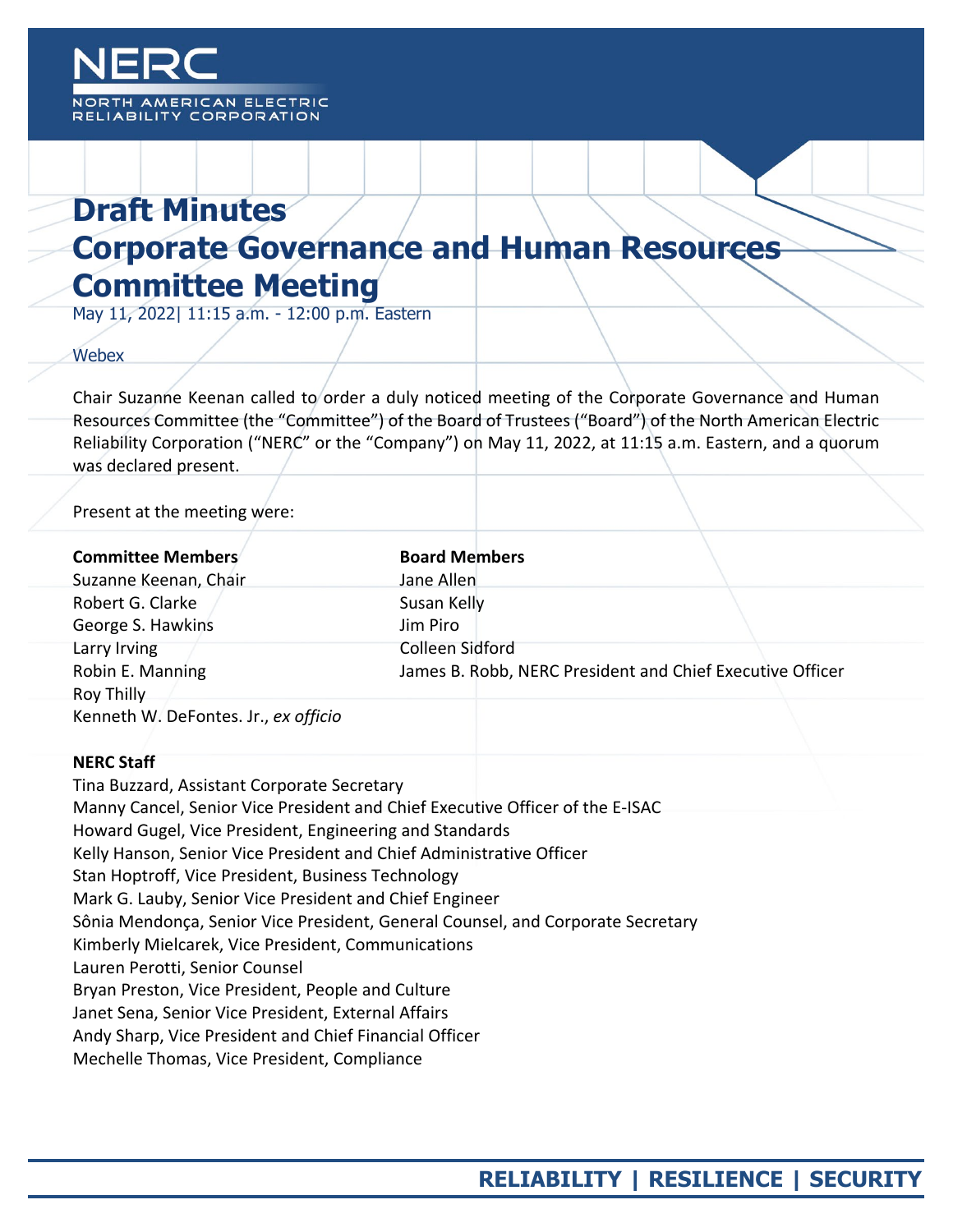## **NERC Antitrust Compliance Guidelines**

Ms. Buzzard directed the participants' attention to the NERC Antitrust Compliance Guidelines included in the advance agenda package.

#### **Chair's Remarks**

Ms. Keenan welcomed participants to the meeting. She reported on the recent closed meetings of the Committee on April 14, 2022 and May 9, 2022. At the April 14, 2022 meeting, the Committee reviewed the proposed workforce investments necessary to advance NERC's priorities of energy, security, agility, and sustainability. She reported that the Committee, with all Trustees present, performed a deep dive analysis of the relevant factors and data and were satisfied that the proposed investments are necessary. At the May 9, 2022 meeting, the Committee reviewed the corporate governance aspects of the IRS Form 990 and the Committee's self-assessment results.

#### **Minutes**

Upon motion duly made and seconded, the Committee approved the minutes of the February 9, 2022, meeting as presented at the meeting.

## **Proposed Amendment to Nominating Committee Mandate**

Ms. Perotti presented the proposed amendment to the Nominating Committee mandate, noting that the amendment would formalize the inclusion of Trustees not eligible for re-election on the Committee. Upon motion duly made and seconded, the Committee approved the revised Nominating Committee mandate and recommended it to the Board for approval.

## **Review of Committee Self-Assessment Results**

Ms. Perotti reviewed the results of the NERC Board Committee assessments for the 2021 assessment year, referencing the materials included in the advance agenda package. She noted the role of the assessments as a tool of good governance, for keeping the pulse on the Committees and identifying any trends in responses year over year. Ms. Perotti highlighted the generally positive feedback received for each of the Committees, and noted that suggestions have been reviewed with the Committees in their recent closed sessions.

Ms. Keenan reported that one commenter suggested an increased focus on governance issues for the Committee in 2022. She also reported that the Board will be conducting a broad review of governance practices in September 2022, in which the Board will have the opportunity to assess its practices and add clarity on how the Board works together and with management.

#### **Human Resources and Staffing**

Mr. Preston provided the human resources and staffing update, referencing the materials included in the advance agenda package. He reported that NERC continues to execute against its strategic people and culture plan, with recent efforts focused on implementing technology solutions in recruiting and compensation management systems, a periodic review of compensation against market based data, and workforce planning.